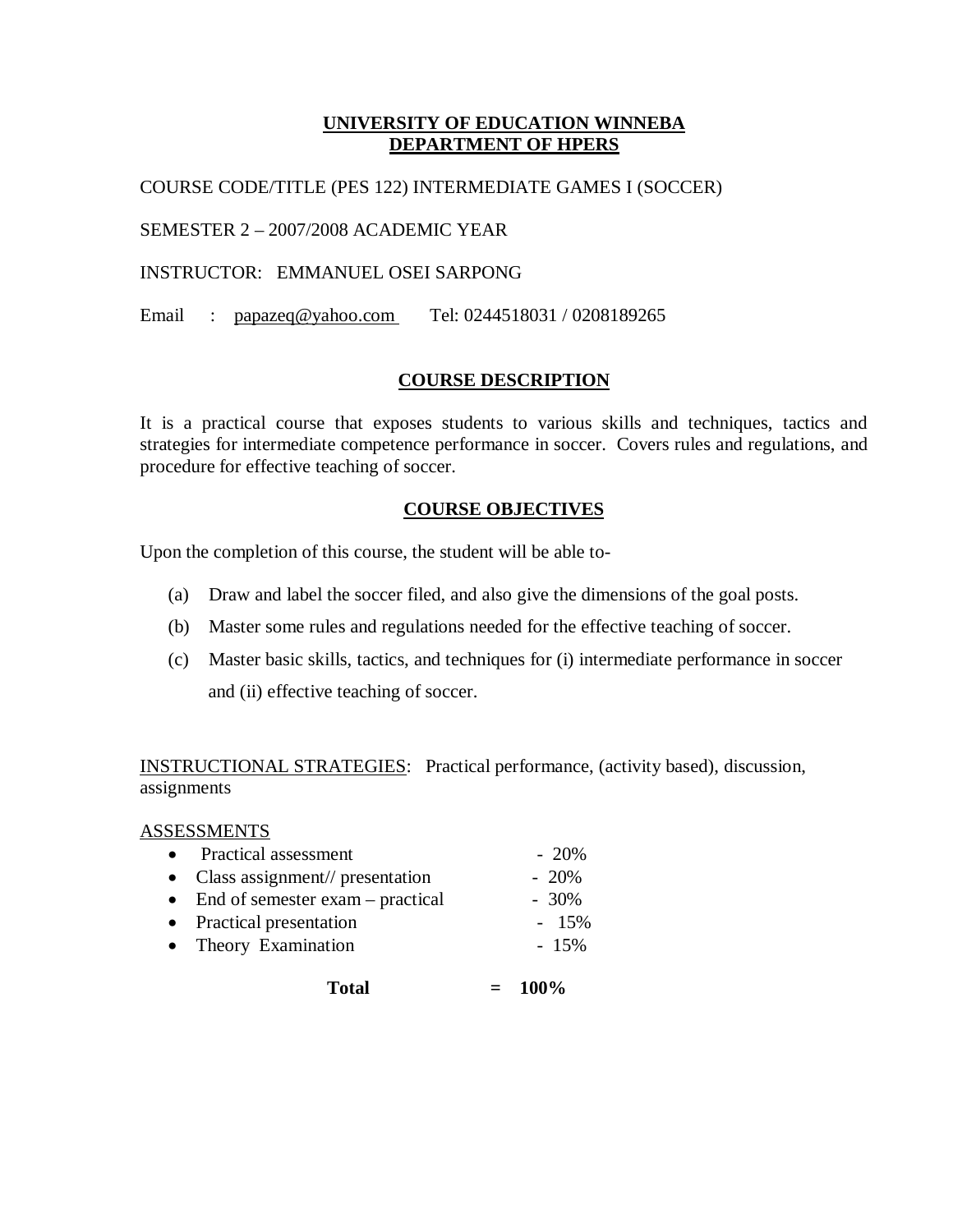#### **GRADING**

| $A = 80 - 100$ | $D^+=$ 55- 59      |
|----------------|--------------------|
| $B^+=75-79$    | $D = 50-54$        |
| $B = 70-74$    | $E = 49$ and below |
| $C^+=65-69$    |                    |
| $C = 60-64$    |                    |

#### **TOPIC**

- WEEK 1 BASIC RULES AND REGULATIONS OF THE GAME
- WEEK 2: COURT DIMENSION
- WEEK 3: PASSING AND TRAPPING
- WEEK 4:  $"$
- WEEK 5: "
- WEEK 6: DRIBBLING
- WEEK 7:  $"$
- WEEK 8: SHOOTING
- WEEK 9:  $"$
- WEEK 10: PRACTICAL ASSESSMENT
- WEEK 11: DEFENSIVE PRINCIPLES
- WEEK 12: ATTACKING PRINCIPLES
- WEEK 13: THEORY ON TACTICS AND TECHNIQUES
- WEEK 14: TEAM TOURNAMENT AND OFFICIATING
- WEEK 15: FINAL PRACTICAL ASSESSMENT
- WEEK 16: FINAL THEORY EXAMINATION